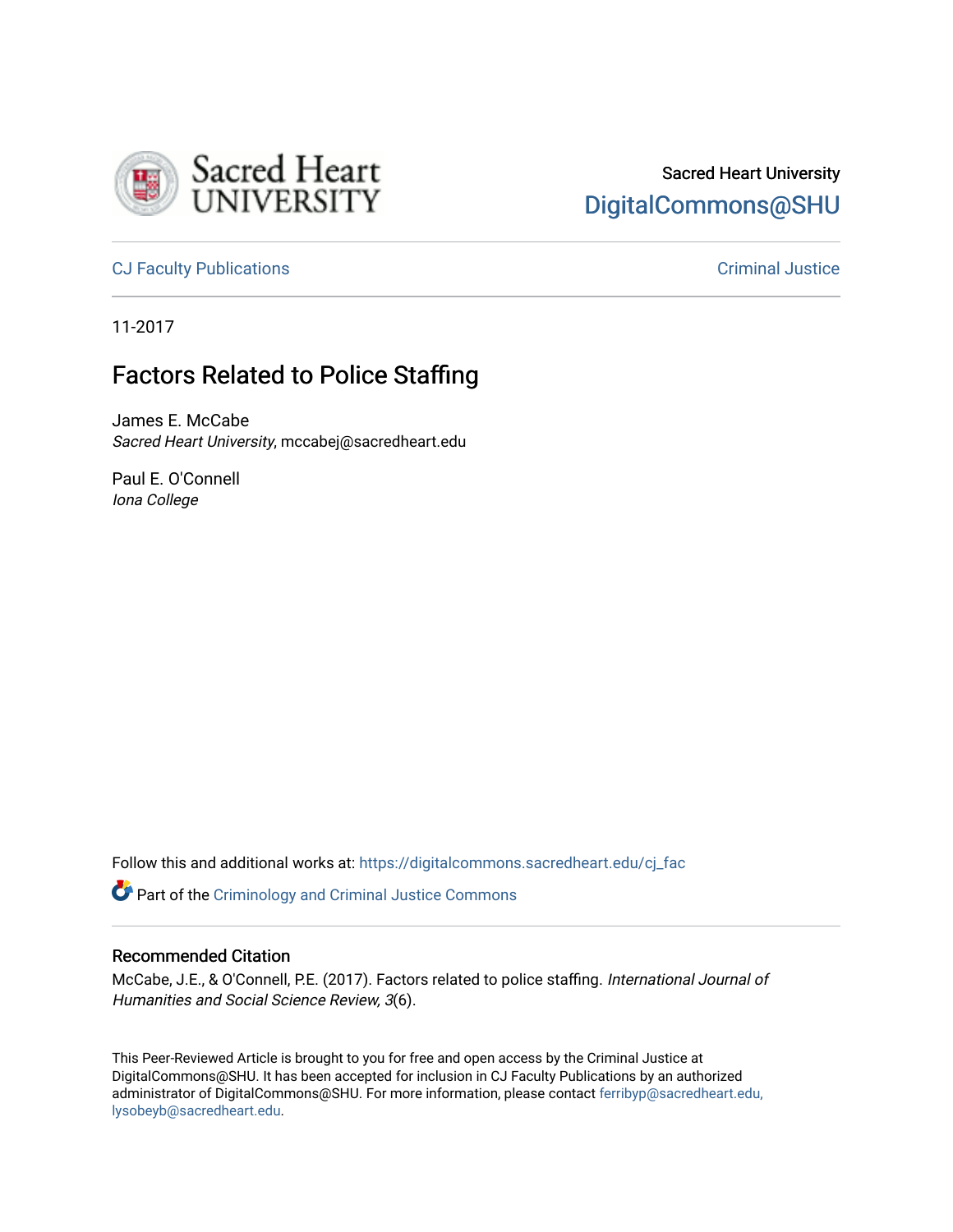## **Factors Related to Police Staffing**

## **James E. McCabe, Ph.D.**

Associate Professor Sacred Heart University 5151 Park Avenue, Fairfield, CT 06825 United States of America

**Paul E. O'Connell, Ph.D.** Professor Iona College 715 North Avenue, New Rochelle, NY 10801 United States of America

## **Abstract**

*This study explores data related to police staffing through a convenience sample of 68 American police departments. The relationship between police officer staffing, and exogenous variables such as crime, population, calls for service, and endogenous variables such as workload, response time, patrol deployment and service times was explored. The results indicate that the percentage of officers assigned to patrol, violent crime, the rate of calls for service, and summer response time are significantly related to the size of a police department. In addition, the study introduces workload variables that could be useful in understanding service demands and staffing decisions in local police departments in the United States and explores factors related to police staffing.*

**Key Words:** Police Staffing Strength, Police Workload

## **1. Introduction**

Determining the number of police officers needed for any given community is often an exercise in great speculation. After education, one of the greatest expenses on any local government's budget is public safety (Huddleston, 2005). And yet, the impact of having too few or too many police officers allocated to a police department is often neither recognized nor fully understood. When the police are absent, as in a strike, the consequences are known and the complete absence of the police has a direct impact on crime (Ayres, 1977; Bopp, Chignell and Maddox, 1977; Giacopassi and Sparger, 1981). However, under normal conditions, the size of police departments varies considerably by jurisdiction, and personnel deployment does not appear to be related to exogenous factors such as population, crime, geography, etc. (Edwards, 2011).

Koper, Maguire & Moore (2001), cataloged more than 50 studies relating to the "causes" of police staffing strength. As they point out, some studies are more rigorous than others and there are a wide assortment of variables used to explore the issue. In fact, police staffing strength is a moving target, with some studies looking at sworn employees, some total employees, and others the amount of public expenditures on policing. Furthermore, the independent variables thought to influence police staffing strength also vary widely. Koper et al (2001) identified almost 90 different variables used to explain staffing strength and reduced them into seven broad dimensions, six related to the environment and one related to the department itself.

From an environmental perspective, police staffing studies look to crime, demographics, economics (both public and private), as well as structural elements in the environment, such as segregation, special facilities (airports, stadiums), etc. to explain department size.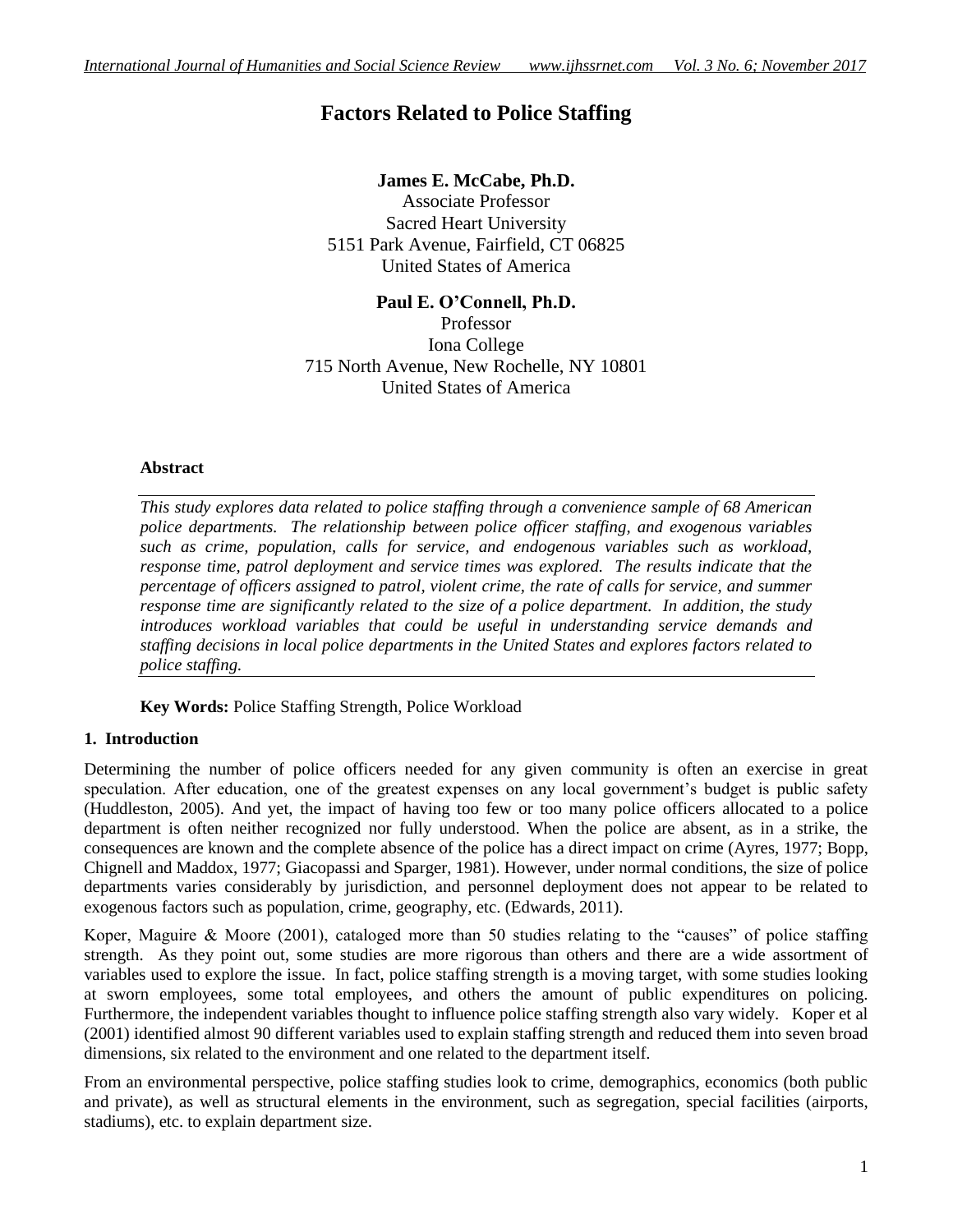Internally, studies look at arrests, salaries, expenditures, clearance rates, and surprisingly only one study cataloged examined calls for service, as a variable related to department strength. Considering that police departments generally reflect the political environment where they are, it is not surprising to see a wide array of variables, both internal and external to the departments, that might be thought to influence staffing strength decisions (Bayley, 1994, Maloney and Moty, 2002)

From a theoretical perspective, studies on police staffing generally rely on public choice, conflict, or organization perspectives (Nalla, Lynch, & Lieber, 1997). Public choice theory suggests that police staffing decisions are based upon some public request for services from the police (Chaiken, 1975, Bayley, 1994, O'Boyle, 1993). As crime increases, or other public demands on a department increase, the size of a police department changes accordingly.

Conflict theory supports the hypothesis that economic conflict (Chambliss & Seidman, 1982; Quinney, 1977; Turk, 1969), or racial/ethnic conflict (Blalock, 1967) will determine policing style and size. Research on conflict theory is mixed. One perspective examines the threat perspective posed to powerful "elites" and suggests a curvilinear relationship between police department size and the racial or economic equality. As the percentage of minorities in a community increase up to a tipping point, police staffing strength will increase. Once the community passes this tipping point with a high level of racial or economic inequality police staffing strength decreases (Jackson and Carroll, 1981). However, Sampson and Raudenbush (1999) note that the evidence suggests that poor, minority communities are often the most insistent on increasing police protection.

The least developed area of these theoretical perspectives is organizational. In general, the only explanation offered in this area is organizational inertia. In other words, current staffing strength is a function of prior staffing strength (Brandl, Chamlin, & Frank, 1995; Chamlin & Langworthy, 1996; Nalla et al., 1997). This understanding of police staffing strength is the least rational of the three and the least useful for understanding the changes over time.

Wilson and Weiss (2012) provide a comprehensive overview of the various staffing models employed by local police departments in the United States. Five common methods have been traditionally used to determine police staffing models in the United States. 1) crime trends; 2) minimum-manning levels; 3) per capita approach, 4) authorized/budgeted levels; and (least commonly); 5) workload-based models.

As the police professionalized during the early 20th century, the primary goal of police operations became crime reduction (Kelling and Moore, 1988). Crime levels and trends became the primary driver for police staffing. As crime levels rose, more police officers were hired to address it. At first blush, this approach seems appropriate. In actuality, it is a particularly inefficient approach to staffing.

Consider the following: When the police are ineffective at combating crime more police are added. When the police are effective at combating crime, fewer officers are needed. This model essentially provides incentives for poor performance and disincentives for superior performance. Additionally, we know that crime rates are influenced by many factors other than merely the level of police response. In fact, many criminologists discount the role of the police entirely when it comes to crime rates in a particular community (Greene and Taylor, 1991; Felson, 1993). So, using crime rates to staff a police department should not be the recommended approach. Fortunately, this model of staffing is rarely used.

Another very popular approach to staffing is based upon predetermined minimum-manning levels for patrol. Generally determined by past practice, policy, supervisory judgment, or a combination of the three, personnel staffing is set at a certain level. Typically, this approach is also used to determine the number of officers required to work each shift. Departments establish "hard" and "soft" minimums. Hard minimums cannot be breached without calling other officers in to work on an overtime basis. Soft minimums occur where supervisors use discretion to drop staffing below a predetermined level, when circumstances allow. However, departments often memorialize these staffing levels in collective bargaining agreements. Staffing levels therefore becomes part of the labor-management context and is thereby difficult to modify.

Equally popular is the per-capita approach to police staffing. Departments across the country look to officer-topopulation ratios as a simple method to determine appropriate staffing. Although the International Association of Chiefs of Police (IACP) does not recommend this method, it nonetheless published a directorate on just this very topic.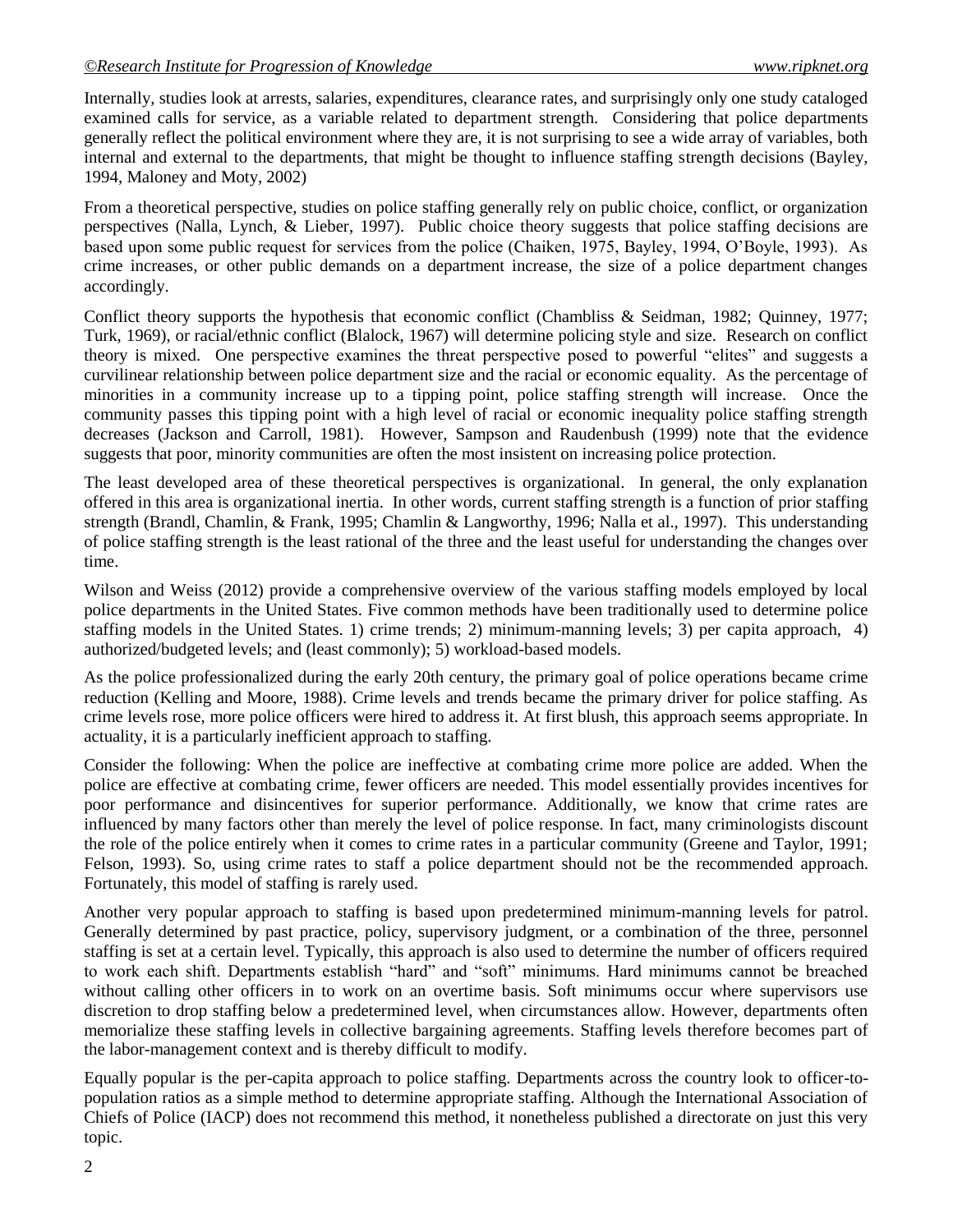A recent IACP "Perspectives" article presents Bureau of Justice Statistics (BJS) data on local police department officer-to-population ratios. The source is a 2003 BJS study that reports the average ratio of full-time officers per 1,000 residents. Departments are categorized by size of population served, ranging from 250,000 or more, to communities of 1,000 to 2,499 residents. According to the article, the ratio of full-time officers per 1,000 residents ranges from 2.6 per 1,000 to 1.8 per 1,000, with an average ratio of 2.5 full-time officers per 1,000 residents (IACP, 2005). Many communities rely on this IACP model to make staffing decisions. As easy as it is to comprehend and apply, this model is equally flawed and unreliable.

The authorized/budgeted approach to staffing is a variant of the minimum-manning model. In this approach, the city or town establishes a predetermined level of staffing that fits within the budget of the community. Essentially, this is a "What can I afford?" model, as opposed to one that is based on actual community needs. Again, this is a fairly common approach to police staffing, and it bases the determination of personnel levels on the community's budgeting process. It is also a fairly simple approach whereby the previous year's budget is examined in light of the current financial situation and staffing decisions are made. The danger here is that staffing decisions can become politicized or predicated on an artificial figure. The ability of a community to pay for services in previous years, or a change in political administrations, is not necessarily a sound foundation on which to make police staffing decisions.

Lastly, and least common, are staffing decisions that are made based upon actual workload. During the 1990's and 1980's, a number of pioneering queuing and optimization models for patrol resource allocation were developed but unfortunately, not widely used (Srinivasan, et al., 2013, p. 703). Operations research methods have proven to hold promise (Curtin et al., 2010) but unfortunately, research indicates that these methods have been underutilized for police staffing (Wilson and Heinonen, 2011). Police departments generally lack the resources and/or expertise to utilize these methods.

In 2011, the U.S. Department of Justice, Office of Community Oriented Policing Services (COPS Office) issued a report detailing the impact that the downturn of the economy had on local law enforcement. Local communities still reeling in the aftershock of the "Great Recession", experienced budget shortfalls in the face of declining tax revenue. Many communities were hard-hit financially and were forced to make difficult decisions regarding the size of their workforce and the quality and nature of their work (Wilson, 2012). They looked to leverage technology, consolidate services with other agencies, civilianize, enlist volunteers, cut services, or simply eliminated positions (U.S. Department of Justice, COPS, 2011)

Table 1 provides an illustration of the historical change in the number of American police (sworn and civilian) employees between the years 2004 and 2014. According to Table 1, the overall number of law enforcement employees decreased 12.2 percent from a high of 1,024,228 in 2008 to 899,212 in 2014, or a reduction of just over 125,000 positions. In percentage terms, civilian workers were the hardest hit group of employees. Civilian police employee positions fell 14.7 percent from a high of 318,104 in 2007 to a low of 271,263 in 2014. In absolute terms, the U.S. experienced the loss of more than 80,000 sworn police positions (11.3 percent) in the six years after the "Great Recession." However, in conjunction with this decrease in personnel, crime rates also fell. Violent crime rate in the communities covered by this survey fell 23.6 percent from a high of 479 per 100,000 population in 2006 to a low of 366 per 100,000 in 2014. Property crime experienced a similar reduction, declining 24.4 percent between 2005 and 2014.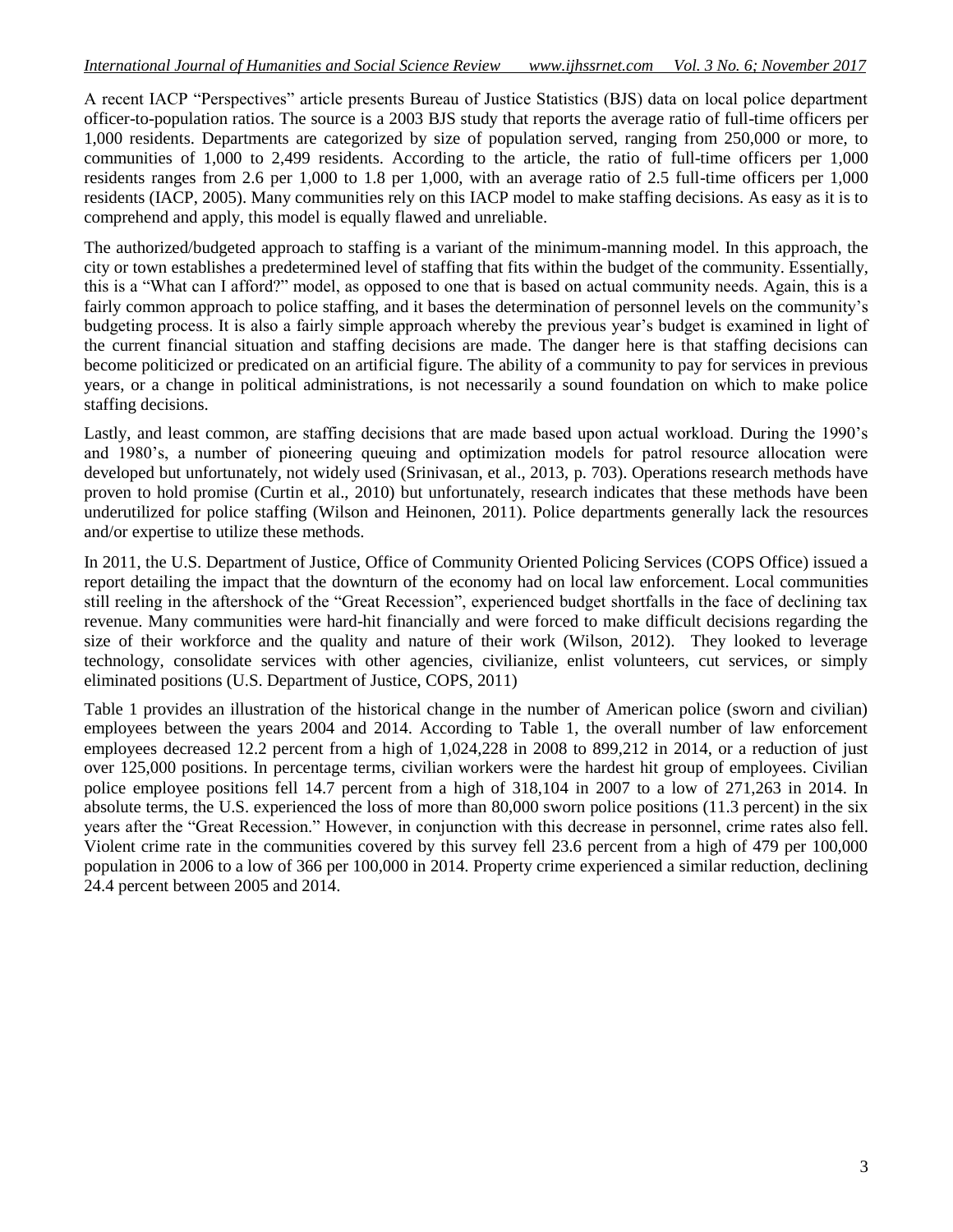|      |            | Violent | Property |                  |    |        | Police |           |               |        |
|------|------------|---------|----------|------------------|----|--------|--------|-----------|---------------|--------|
|      |            | Crime   | Crime    | Total            | LE | Total  | Per    | Total     | Police        | Non-   |
| Year | Population | Rate    | Rate     | <b>Employees</b> |    | Police | 1000   | Civilians | <b>Cities</b> | City   |
| 2004 | 278433063  | 463     | 3415     | 970588           |    | 675734 | 2.43   | 294854    | 429630        | 246104 |
| 2005 | 279200617  | 469     | 3432     | 969070           |    | 673146 | 2.41   | 295924    | 431580        | 241566 |
| 2006 | 283238660  | 479     | 3347     | 987125           |    | 683396 | 2.41   | 303729    | 436908        | 246488 |
| 2007 | 285866466  | 471     | 3276     | 1017954          |    | 699850 | 2.45   | 318104    | 446669        | 253181 |
| 2008 | 286237461  | 459     | 3215     | 1024228          |    | 708569 | 2.48   | 315659    | 449896        | 258673 |
| 2009 | 289417471  | 431     | 3041     | 1021456          |    | 706886 | 2.44   | 314570    | 452037        | 254849 |
| 2010 | 291414594  | 405     | 2946     | 1013608          |    | 705009 | 2.42   | 308599    | 448905        | 256104 |
| 2011 | 293058940  | 387     | 2905     | 1001984          |    | 698460 | 2.38   | 303524    | 442931        | 255529 |
| 2012 | 285020066  | 388     | 2868     | 956322           |    | 670439 | 2.35   | 285883    | 429925        | 240514 |
| 2013 | 268684780  | 369     | 2734     | 902410           |    | 626942 | 2.33   | 274468    | 389934        | 237008 |
| 2014 | 268296362  | 366     | 2596     | 899212           |    | 627949 | 2.34   | 271263    | 403984        | 223965 |

| Table 1 – Police Employees 2008 - 2014 |  |
|----------------------------------------|--|
|----------------------------------------|--|

Essentially, these data suggest that the downsizing of American police departments in the aftermath of the "Great Recession" did not necessarily translate into an increase in violent and property crime rates. The data also suggest that staffing with fewer police officers is not related to more crime; in fact, just the opposite occurred. But making the decision on how many police officers are necessary to meet the public safety needs of a community is still an unsettled issue. While the police do more than just respond to crime, the experience of the last six years has opened a discussion on how many officers a community needs and what those officers should be doing during their shifts. Police managers are now routinely asked to justify requests for additional staffing, as well as current staffing levels. But this calls for facts, not opinion. As Brotheim (2003) noted "as requests for staffing projections increase in this age of tighter municipal budgets, law enforcement agencies are faced with an ever growing demand to accurately and consistently foresee staffing needs and to present a methodology for the projections and requests" (p. 9). Throughout most of the United States, a weakened economy resulted "in a lower municipal tax base which, in turn forced police agencies to justify their workforce size in an effort to reduce costs and substantive expenditures to the local constituents" (Srinivasan, et al., 2013, p. 702).

Several other recent industry-wide challenges such as increased retirements and turnover, generational preferences and expectations, competition among employers and military call-ups have significantly impacted both the pool of qualified police applicants and the number of active duty officers available for assignment. (Wilson and Heinonen, 2011; Wislon, 2011) It is generally agreed that these factors have profoundly impacted a department's ability to maintain appropriate staffing levels.

Recently, professional organizations such as the International City/County Management Association (ICMA), the International Association of Chiefs of Police (IACP), and the Commission on Accreditation for Law Enforcement Agencies (CALEA) are advocates of this approach, as it relies on actual levels of demand for police services and matches that demand with the supply of police resources. Typically, this approach relies on an examination of calls for service received by a department; these calls are modeled to understand demand and supply. This approach also has shortcomings though, in that it relies almost exclusively on demand through 911 calls and ignores other elements of community demands placed on a department. In order to overcome these shortcomings, workload demands should be modeled and then placed in context with other operational demands facing the department. The result is a comprehensive assessment of workload through both calls for service and other sustained operational commitments placed on the department. This approach, however, requires a complex data analysis that is beyond the capacity of many police departments. Nonetheless, it offers the most accurate and reliable predictor of police staffing levels (Northwestern University Traffic Institute, 1993; Wilson and Weiss, 2012; McCabe, 2013).

Over the last several years, data has been collected from numerous police departments in the United States on these workload variables.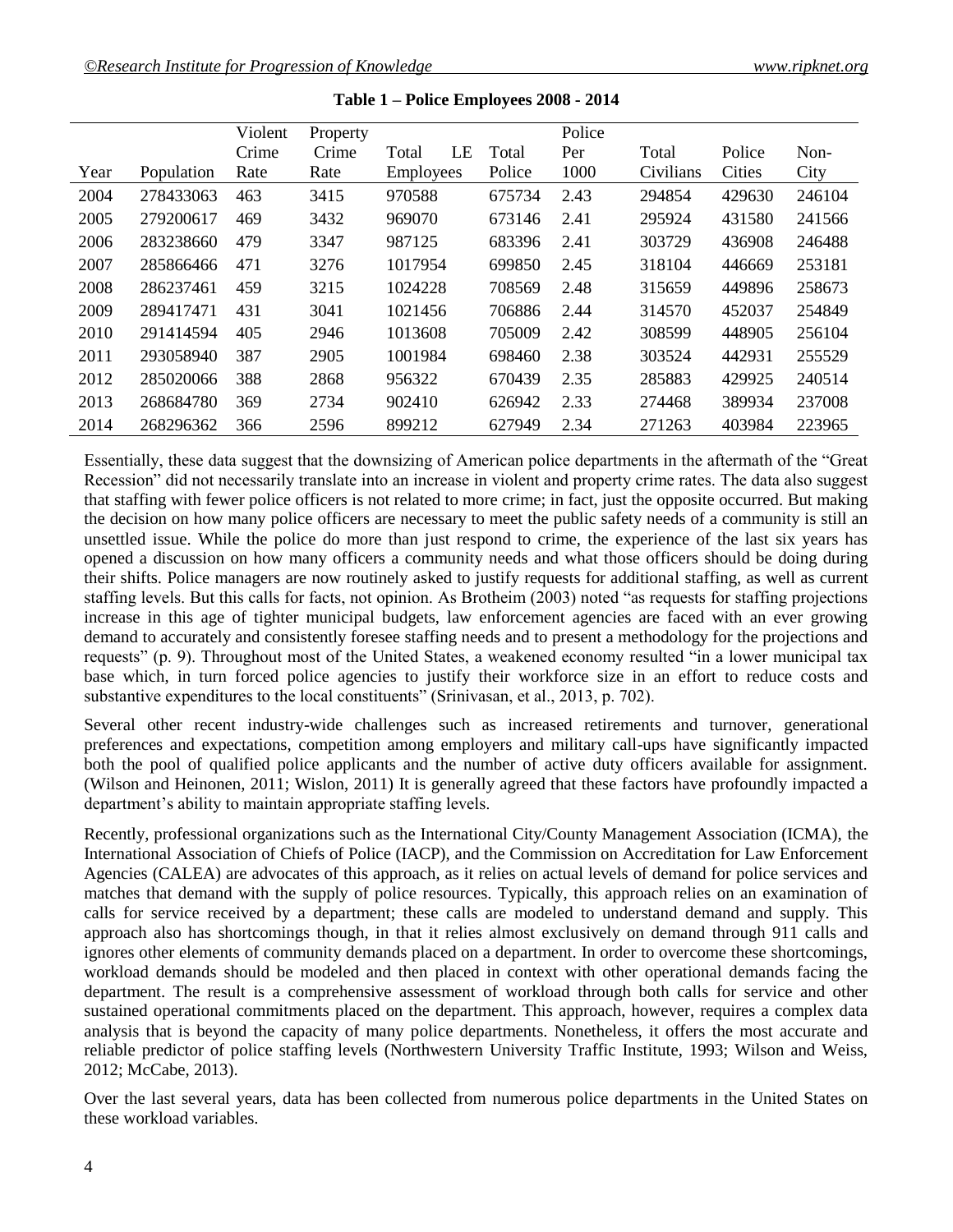This effort was directed at providing individual communities with information about police service demands so that they could make rational decisions about the staffing strength of the police as well as the style of services they deliver. Considering that organizational level variables are the least understood related to police staffing strength, this is a unique and important opportunity to explore these data. The approach taken here is not to test any one of the theoretical perspectives, but to shed light on the topic of police staffing strength. This exploratory approach relies on data collected for individual departments and attempts to identify patterns and trends present in those data.

## **2. Methodology**

The present study examines data collected by the International City/County Management Association, Center for Public Safety Management (CPSM), over the last seven years. Since 2009, CPSM has been working with local governments to study police operations and develop useful staffing models, broadly exploring the issue regarding appropriate staffing levels for police operations and public safety needs.

The International City/County Management Association (ICMA) is a 103-year-old, nonprofit professional association of local government administrators and managers, with approximately 9,000 members located in 32 countries. Since its inception in 1914, ICMA's work has spanned all of the activities of local government—parks, libraries, recreation, public works, economic development, code enforcement, brownfield development, public safety, etc. The CPSM, originally a part of the Information and Assistance Division of ICMA, and now an independent LLC, provides support to local governments in the areas of police, fire, EMS, emergency management, and homeland security. CPSM provides technical assistance on issues of public safety to local communities throughout the United States (ICMA, 2016).

The 68 police departments identified for inclusion in this study contracted with CPSM for police staffing and allocation studies. These 68 departments represent a convenience sample of police departments from 32 states in every region of the country.

In order to explore the relationship between police officer staffing and community demographics, this study examines several measures to describe both. They represent a mix of environmental and organizational variables discussed previously. These variables are described in greater detail below.

## **2.1 Variables**

**2.1.1. Officers-per-1,000.** Each police department's actual number of sworn officers at the time of the CPSM study was used as the measure of police personnel assigned to the department. Population was identified from the American Community Survey. This staffing level was adjusted by dividing by the population/1,000. Officers-per-1000 is the dependent variable. The other variables listed below will act as predictor variables to determine whether they show any relationship with the number of police officers in a given community.

**2.1.2 Patrol Percentage.** This is defined as the percentage of sworn officers in the department assigned to the patrol function. The patrol function is defined as any position engaged in or supervising the handling of calls for service from the public.

**2.1.3. Index Crime Rate.** Data on violent and property crime were obtained from the FBI Uniform Crime Reporting (UCR) Program website for each community in the study. The violent crime rate was obtained by adding the reported incidents of Murder/Non-negligent Homicide, Rape, Robbery, and Aggravated Assault as defined by the UCR. Property crime was defined as reported incidents of Burglary, Larceny Theft, Motor Vehicle Theft, and Arson, as defined by the UCR. These data were converted into crime rates per 100,000 population by multiplying the reported number of crimes in each category 100,000 and then dividing by the population of the community.

**2.1.4. Calls for Service Rate.** For each department, data were collected from the 9-1-1 emergency communications system for that community for a one-year period. Data were extracted from the computer-aided dispatch (CAD) system, and processed from the raw data into a usable form. This process required several steps. First, duplicate patrol units recorded on a single event, and records that do not indicate an actual activity were removed. Second, any incomplete data points were removed. Third, events assigned to patrol and nonpatrol units are identified and nonpatrol events were removed. Fourth, events that had less than one minute assigned to the call were removed (as these calls were likely unfounded or unnecessary) (See Wilson and Weiss, 2014, who suggest that incompleteness and inaccuracy of police administrative data are not uncommon).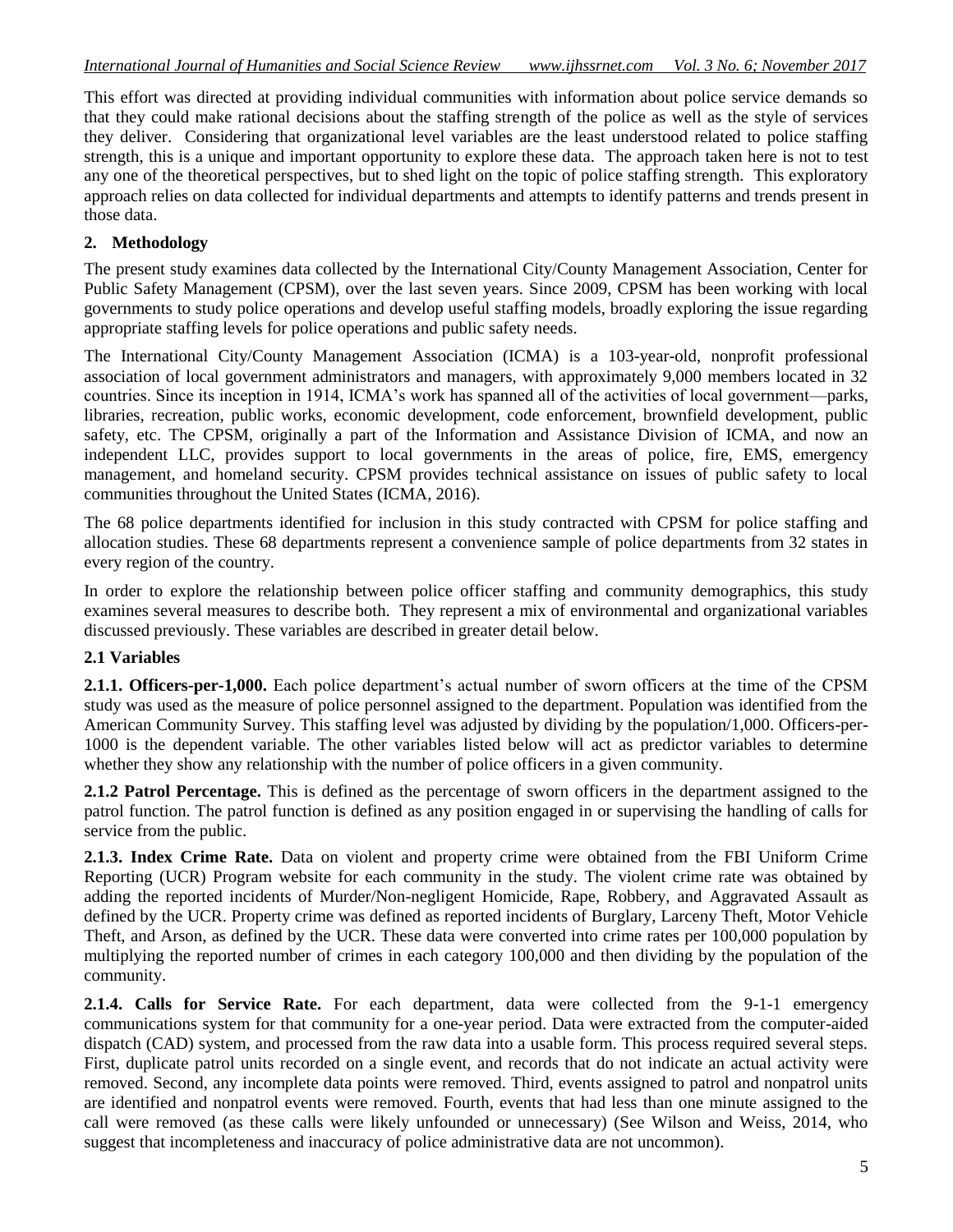Lastly, events are categorized 'public-driven' or 'police-driven', depending upon the source initiating the call. This process created an aggregate number of Calls-For-Service (CFS) handled by the subject department during a given year. Again, because this variable is closely related to the size of the community, CFS in a given 12-month period is translated into a rate by dividing the total number of CFS by the population.

**2.1.5. Service Time.** This is a workload variable that is determined by the overall number of minutes a department takes to handle a CFS from the time the CFS is assigned to the patrol unit until the time the CFS is cleared/concluded. If multiple units are assigned to handle one specific CFS, all of their time is included in this calculation.

**2.1.6. Responding Units.** The average number of units assigned to a CFS.

**2.1.7. Response Time.** This is calculated as the amount of time from when a CFS is first received at the communications center until the time the police unit indicates arrival at the scene of the incident. Not all CFS in the workload calculations have an associated response time due to officers not recording their arrival in all cases. This is undoubtedly due to emergency situations as well as human error. Response time was separated into dispatch time and travel time. Dispatch time is the amount of time between when a CFS is first received by the emergency communications call taker, until it is dispatched to a patrol unit for response. Travel time is simply the amount of time it takes for the patrol unit to reach the scene of the incident after receiving notice from the dispatcher. For the purposes of this study, the overall response time (dispatch plus travel) was used.

**2.1.8. Total Service Time.** This variable is defined as the overall amount of time dedicated for handling the average CFS. It is computed by multiplying the Service Time by the number of Responding Units.

**2.1.9. Saturation Index.** The saturation index (SI) is a measure of workload as a function of the amount of staffing resources available to perform that work. Workload SI is calculated by dividing the workload from CFS (total number of minutes required to handle each CFS, multiplied by the number of patrol units assigned to handle that CFS), by the number of patrol officers available to handle that workload.

Workload from CFS was captured in two main categories: (1) CFS from the public; and (2) CFS generated directly by officers on patrol. In addition to these major work streams, the time dedicated to administrative and other duties that pull officers out of service (meal period, report writing, etc.) were included in the calculation.

SI is calculated at 15-minute increments. A measure of zero on the SI indicates that there was no workload during the 15-minute period, and a measure of 100 on the SI indicates that all patrol units are assigned to CFS workload during the 15- minute period being studied. An SI of greater than 100 can be recorded when there is more workload from CFS than the actual number of patrol officers available to handle that work (i.e. a call backlog).

Sworn personnel levels are calculated in the same 15-minute increments as well. Departments identified exactly how many officers were working at each 15-minute increment throughout the day for the months of February and August. This is generally accomplished by a query of the personnel system (by physically inspecting personnel logs, along with CFS assignments) to determine which officers are actually working at the times being examined. Each of the 68 departments had a different process for accounting for personnel; however, the calculation of this variable required a measure of all sworn officers assigned to duty at 15-minute increments throughout the day over the two months studied.

The 'workload' saturation index is computed for four distinct periods: weekdays and weekends during the months of February and August. The weekend is defined as any time between midnight Friday and midnight Sunday. These four time periods were selected to show both seasonal and temporal variation in both workload and personnel staffing.

## **3. Results**

The greatest challenge with the interpretation of the results of the data analysis is the issue of simultaneity. It is very possible that there is a "simultaneous" relationship between many of the variables being studied. For example, crime rate and the number of CFS undoubtedly rise and fall together. The more crime the more CFS and vice versa. More difficult to disentangle is the relationship between staffing level and the variables thought to influence it. There are good reasons to believe that they may be very closely related and therefore, the cause and effect relationship very difficult to diagnose (Fisher and Nagin, 1978; Nagin, 1978, 1998). This has been a serious methodological problem for decades and one not solved here. The only relationships that can be determined, therefore, are not causal and only relational.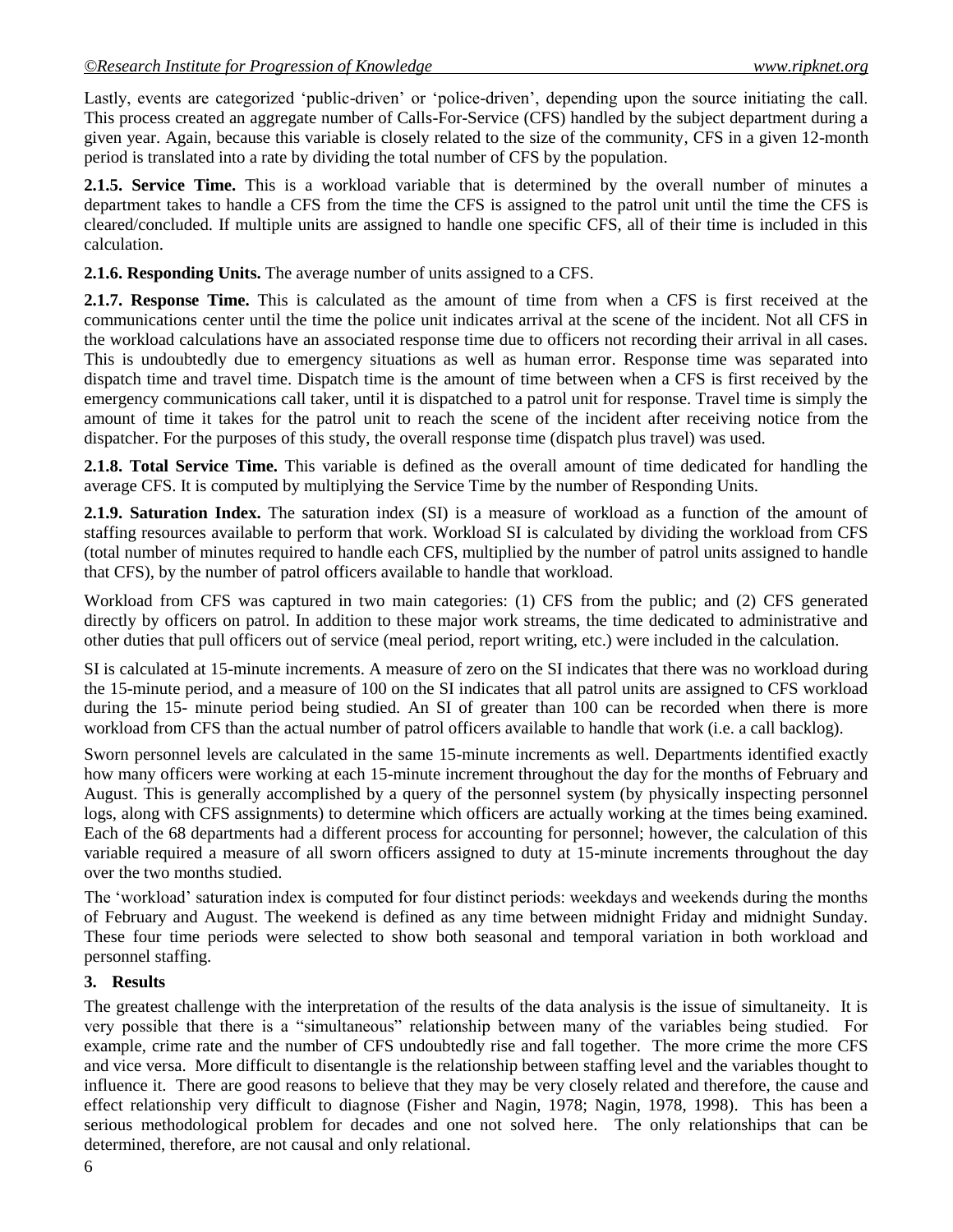The dependent variable of staffing size, because of the serious simultaneity threat, can only be viewed as related to the independent variables in question and not necessarily caused by them. The findings nonetheless offer an interesting glimpse into the relationships between the variables, and while not determinative, certainly the basis of further discussion. In addition, several variables used in this study are unknown to the police staffing literature. Workload indicators, for example, are not present in the literature and largely unknown as a measure of police staffing strength. Examination of these variables and their association with police staffing strength is worthwhile.

### **3.1 Descriptive Variables**

Table 2 provides a summary of the descriptive data of this study. Included in this study were departments with as few as 16 officers and as many as 1,255, with a mean of 96.91. At approximately 100 sworn officers on average, the typical department in this study would be considered to be medium- to large-sized, when compared to the size of the average U.S. police department. In our sample, the average number of officers per 1,000 population is 1.99, with a low of 0.35 and a high of 4.65 per 1,000. The average population size of the communities studied is 58,125. According to the IACP and BJS data on officers per population, a community with a population between 50,000 and 100,000 would have a ratio of 1.8 officers per 1,000 residents. Therefore, the police departments included in this research appear to be slightly over that benchmark (IACP, 2005)

The average percentage of officers assigned to patrol was computed to be 65.36 percent, which is consistent with the average reported by the BJS Law Enforcement Management and Administrative Statistics study of approximately 67 percent on patrol (BJS, 2013).

|                                         | Minimum | Maximum | Mean      | Std. Dev. |
|-----------------------------------------|---------|---------|-----------|-----------|
| <b>Officers</b>                         | 16      | 1,255   | 96.91     | 158.90    |
| Officer1000                             | .35     | 4.65    | 1.99      | 0.92      |
| Patrol                                  | 11      | 734     | 60.83     | 94.91     |
| Patrol Percent                          | 33.3    | 89.5    | 65.36     | 10.38     |
| Population                              | 5,417   | 328,343 | 58,125.37 | 72,055.20 |
| <b>Index Crime</b>                      | 32      | 27,654  | 2,434.95  | 4,623.85  |
| <b>Violent Crime</b>                    | 1       | 5,660   | 358.70    | 928.39    |
| <b>Property Crime</b>                   | 30      | 21,994  | 2,076.25  | 3,758.34  |
| Calls for Service (CFS) Rate            | 0.25    | 6.89    | 1.01      | 0.94      |
| <b>Service Time CFS</b>                 | 16.0    | 42.9    | 28.54     | 6.85      |
| Responding Unit                         | 1.2     | 2.2     | 1.66      | 0.25      |
| <b>Saturation Index Winter Weekdays</b> | 5       | 67      | 29.03     | 13.47     |
| <b>Saturation Index Winter Weekends</b> | 4       | 68      | 30.01     | 14.52     |
| <b>Saturation Index Summer Weekdays</b> | 6       | 74      | 31.02     | 13.38     |
| <b>Saturation Index Summer Weekends</b> | 5       | 73      | 33.20     | 14.08     |
| Response Time Winter                    | 3.10    | 28.70   | 11.54     | 5.58      |
| <b>Response Time Summer</b>             | 2.40    | 33.30   | 11.86     | 6.08      |
| <b>Total Service Time</b>               | 23.64   | 84.00   | 48.33     | 14.54     |

### **Table 2 – Variable Descriptive Data**

The communities studied show remarkably low rates of crime. The average violent crime rate (M=358.7) and average property crime rate (M=2,076.25) are substantially lower than the national averages (FBI UCR, 2016).

The average CFS rate is calculated as approximately 1.01 CFS per person, with a low of 0.25 CFS per person to a high of 6.89.

The departments also show very good response times. Although national standards do not exist for police response times, in general, an acceptable response time to an emergency CFS is approximately 15 minutes. The departments studied have an average response time of 11.54 minutes during the winter, and 11.86 minutes in the summer.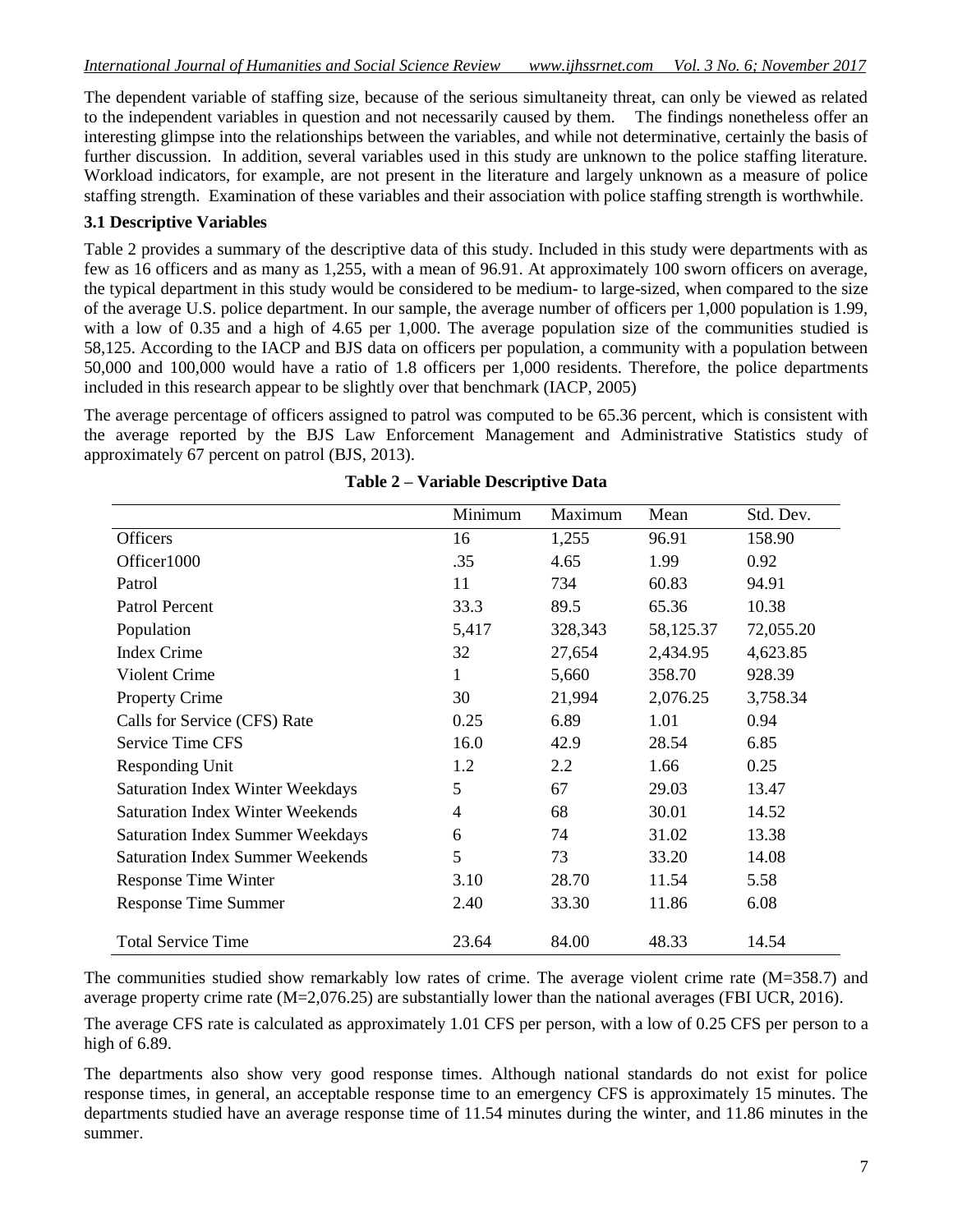Service time, responding units, and saturation indexes are all unique variables calculated by CPSM. No benchmarking data exists for these variables. They are examples of the amount of resources dedicated to workload from public service demands. Little is known, from a workload perspective, about the amount of time and personnel dedicated to a typical CFS. This is perhaps the most important information needed to fully understand the resources necessary to provide police services on patrol, yet it appears to be the least understood. The amount of time spent on CFS and the number of officers assigned per call can have a dramatic impact on service delivery and provide an understanding about the relative efficiencies of officers on patrol. Many variables impact the amount of time needed to handle a CFS. Report writing skills and the efficiency of records management systems can either speed or slow the process. Response time, crime rates, staffing, supervision, etc. can all play a significant role in the relative efficiency or inefficiency of the patrol function.

Our analysis indicates that, in the communities studied, the average amount of time taken to handle a CFS is 28.54 minutes. This ranges from a low of 16 minutes to a high of 42.9 minutes for the average call. Similarly, an average of 1.66 officers were assigned to handle these calls, with a low of 1.2 officers to a high of 2.22 officers per CFS. Without greater context, it is difficult to place these variables into perspective. However, a dialogue is certainly necessary about the appropriateness of these variables as being useful in understanding the patrol function driving their staffing decisions, and providing departments with a more useful tool to gauge the overall efficiency of their operations.

Saturation index (SI) is also an important measure in this regard. Patrol allocation refers to the amount of officers assigned to patrol, while *patrol deployment* refers to the issues regarding when, where, and how these officer should be assigned (Fritsch, Liederbach, and Taylor, 2009). Patrol deployment, therefore, can be measured by saturation index and the workload reflected in this measure. While there are several industry benchmarks in this area, most police departments seem to be quite in the dark when it comes to calculating this ratio and using it as a tool for proper patrol deployment.

For the departments studied in this research the average SI was calculated as approximately 30 percent (Winter Weekdays M=29.03, Winter Weekends M=30.01, Summer Weekdays M=31.02, and Summer Weekends  $M=33.20$ ). This is consistent with prior studies approximately 70 percent of "downtime" on the average patrol officer's shift (Famega, 2005). In many ways, a 30 percent SI is contradictory to the manner in which the police are deployed. Most police administrators and scholars look to have a substantially greater amount of time dedicated to work than 30 percent. "Uncommitted" time, or the amount *not* assigned to CFS for patrol officers is recommended to be in the area of 60 percent (McCabe, 2013). An SI value of 30 percent indicates a substantial underutilization of police patrol resources.

Total service time for CFS has a wide range of values. With an average of 48.33 minutes per CFS, service time varies from a low of 23.64 officer-minutes per call to a high of 84.00 officer-minutes per CFS. Again, this variable is not used as a benchmark by police organizations and is seldom calculated as a measure of performance. However, it could be a means to understand the relative amount of workload for each CFS handled by a police department.

These variables were then entered into an ordinary least square regression model as predictors of officers-per-1,000. The results of the regression analysis are presented in Table 3.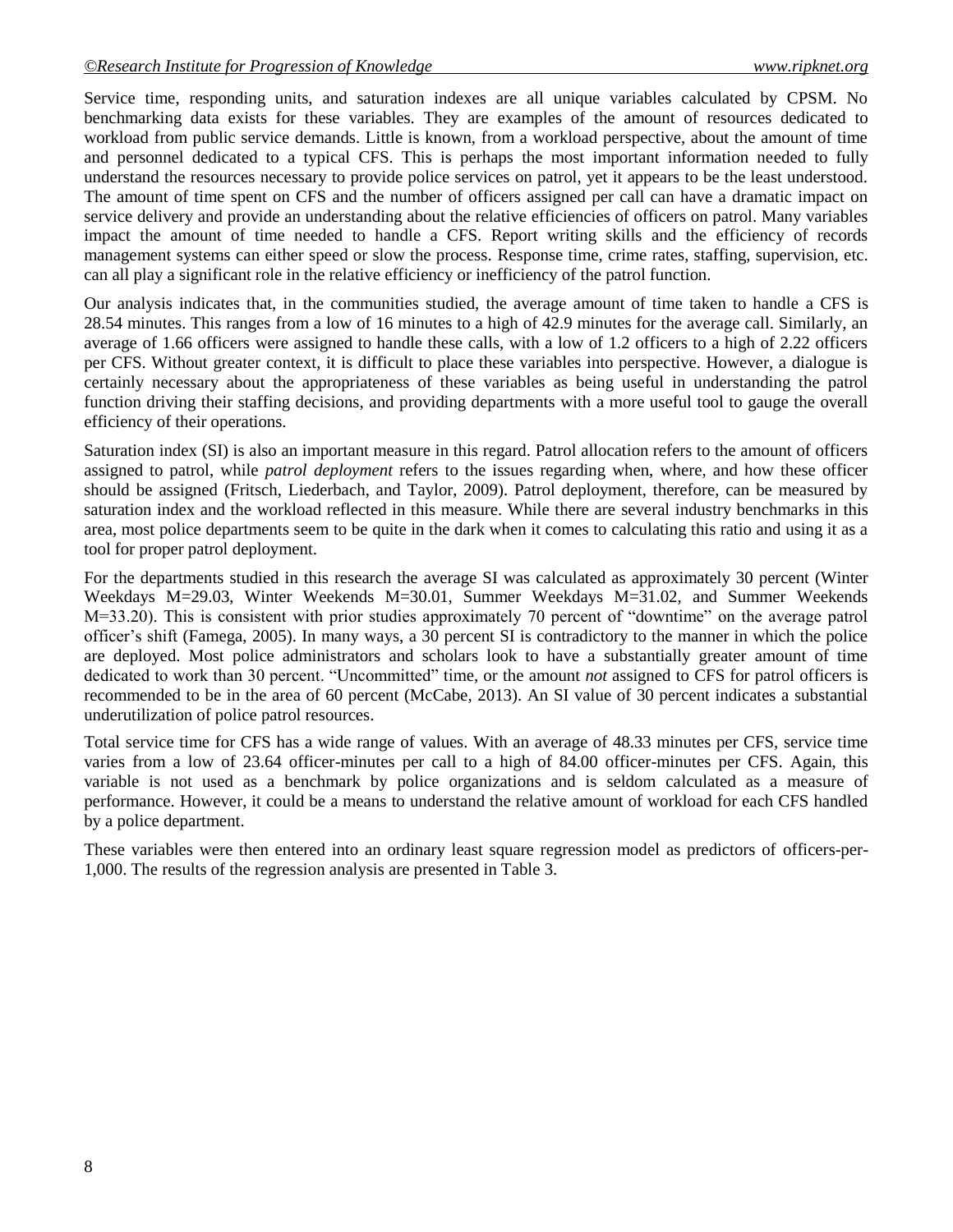| <b>Variable</b>                         | B        | <b>SE</b> | <b>Beta</b> |           | p-value | <b>VIF</b> |
|-----------------------------------------|----------|-----------|-------------|-----------|---------|------------|
| (Constant)                              | 2.577    | .411      |             | 6.275     | .000    |            |
| Patrol Percent                          | $-0.23$  | 0.009     | $-0.253$    | $-2.637*$ | 0.012   | 1.641      |
| <b>VCR</b>                              | .001     | .000      | 0.267       | $2.056*$  | 0.046   | 3.008      |
| <b>PCR</b>                              | 1.093E5  | .000      | 0.023       | 0.189     | 0.851   | 2.583      |
| Calls For Service Rate                  | 0.480    | 0.105     | 0.511       | 4.560     | .000    | 2.248      |
| Service Time Public                     | $-0.039$ | 0.086     | $-0.296$    | $-0.461$  | 0.647   | 73.810     |
| <b>Responding Units</b>                 | $-0.677$ | 1.482     | $-0.165$    | $-0.457$  | 0.650   | 23.206     |
| <b>Saturation Index Winter Weekdays</b> | $-0.003$ | .021      | $-0.037$    | $-0.123$  | 0.903   | 16.185     |
| <b>Saturation Index Winter Weekends</b> | 0.005    | .020      | 0.079       | 0.256     | 0.799   | 17.102     |
| <b>Saturation Index Summer Weekdays</b> | 0.042    | 0.022     | 0.586       | 1.767     | 0.084   | 19.624     |
| <b>Saturation Index Summer Weekends</b> | $-0.045$ | 0.073     | $-0.659$    | $-2.057*$ | 0.046   | 18.313     |
| <b>Response Time Winter</b>             | $-0.076$ | 0.073     | $-0.453$    | $-1.050$  | 0.300   | 33.237     |
| <b>Response Time Summer</b>             | $-0.013$ | 0.069     | $-0.084$    | $-0.189$  | 0.851   | 35.356     |
| <b>Total Service Time Public</b>        | 0.017    | 0.051     | 0.261       | 0.343     | 0.733   | 103.660    |

| Table 3 – OLS Regression Model Predictors of Police Staffing |  |  |
|--------------------------------------------------------------|--|--|
|--------------------------------------------------------------|--|--|

Model Adjusted R-Square  $= 0.687$ 

 $*p<0.01$  level

\*p<0.05 level

The model produced some very interesting results. Overall, the adjusted R-square for the model was 0.687, indicating that more than two-thirds of the variance in the number of sworn officers adjusted for by population was predicted by the model. Included in the initial analysis was a measure of variance inflation (VIF). The bivariate correlations presented in Table 3 indicated several variables that are strongly correlated and the degree of multicollinearity might influence the regression analysis. Examination of the VIF column in Table 4 indicates that the model under examination has many factors that are: correlated with each other; are redundant; and possibly masking the influence of other more relevant variables. In order to control for this multicollinearity, nonsignificant predictor variables with a VIF of greater than 5 were excluded for the model. The regression analysis was run again. This approach was used as it allows for the exclusion of redundant factors and, as long as the adjusted R-square of the overall model does not suffer, the remaining factors would be better predictors of police staffing (Martz, 2013).

Table 4 illustrates the results of this analysis. Using the best subsets regression modeling, four predictors remain. All are significant predictors of police staffing and all have a low degree of VIF, making them an excellent fit for the final model. The new model also has an improvement in adjusted R-square to 0.683. Therefore, elimination of the redundant predictor variables eliminated the multicollinearity and improved the power of the overall model. In addition, the remaining predictor variables all showed a significant relationship with police staffing.

| Variable               | в        | <b>SE</b> | <b>Beta</b> |            | VIF   |
|------------------------|----------|-----------|-------------|------------|-------|
| (Constant)             | 4.011    | 0.555     |             | 7.223      |       |
| Patrol Percent         | $-0.21$  | 0.007     | $-0.242$    | $-3.064**$ | 1.179 |
| <b>VCR</b>             | .001     | .000      | 0.329       | $3.846**$  | 1.383 |
| Calls For Service Rate | 0.383    | 0.077     | 0.408       | 4 9 91 **  | 1.259 |
| Response Time Summer   | $-0.106$ | 0.014     | $-0.698$    | $-7.394**$ | 1.681 |

**Table 4 – OLS Regression Model Predicting Police Staffing Excluding Multicollinear Variables**

Model Adjusted R-Square  $= 0.693$ \*\*p<0.01 level \*p<0.05 level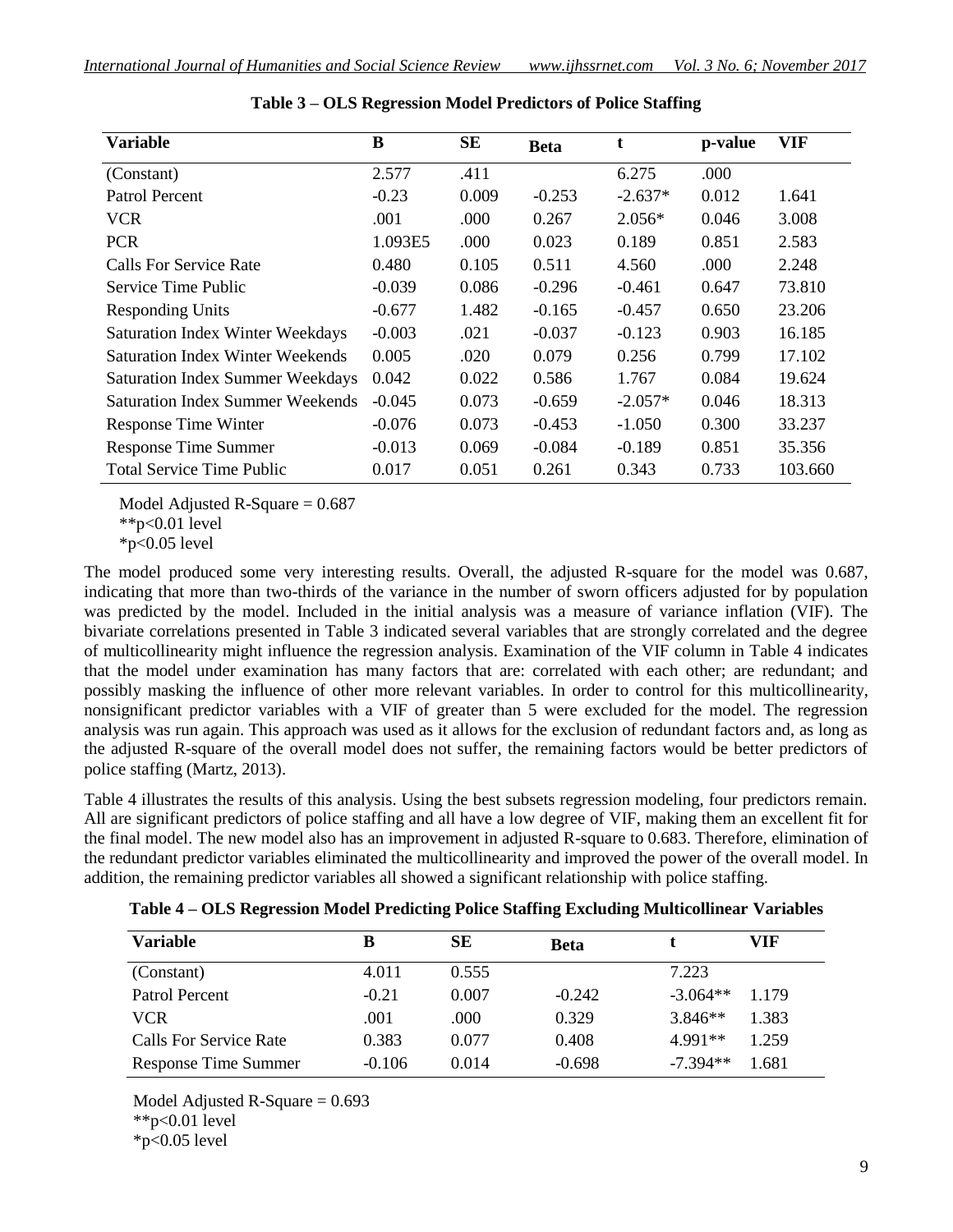The percentage of officers on patrol is significantly related to overall police staffing in the departments studied  $(B=-0.21; p<0.001)$ . As the overall number of officers in a department increases, the percentage of them assigned to the patrol function decreases. While this appears to be somewhat paradoxical, this result is consistent with data reported by the LEMAS studies that demonstrate that larger departments tend to be more specialized and assign proportionally fewer officers to patrol (LEMAS, 2007).

Officers-per-1,000 is also related to the size of the community, with larger communities having a higher per capita measure of police staffing. It is not suprising then that, the model should demonstrate that the higher the ratio of officers-per-1,000 in a given department the lower the percentage of them officers assigned to patrol. That assumption is confirmed here.

Another intuitive finding is that the violent crime rate in a community is significantly related to police staffing  $(B=0.001; p<0.001)$ . The higher the rate of violent crime, the larger the total police staff required to deal with that crime. An obvious conclusion is that the more effective departments can be at reducing violent crime and CFS, the less total staffing they will require. The historical experience of crime trends in the United States presented in Table 1 indicates a steady decrease in violent crime over the past eight years. The findings in the present study are consistent with this trend. The less violence in a community, the less of a need for police. This should be considered an effort that departments can take to reduce violent crime will not only reduce victimization a central finding of this research; any but will also reduce the need for police staffing.

Similarly, police staffing is also significantly related to CFS (B=0.383;  $p<0.001$ ). The more CFS handled per population, the more officers that are recommended to handle those CFS. Likewise, reducing the number of CFS handled by a police department would result in fewer officers needed to handle these calls. This too is not surprising, as police departments allocate more than 60 percent of their staffing to patrol functions in order to meet service demands from the community. Having the CFS rate positively and strongly related to staffing is intuitive and reinforces the reality of the reactive nature of policing in the United States. While this is obvious, the aggregate number of CFS handled is not out of the control of police departments and government officials. Communities across the United States are taking steps to reduce the volume of CFS received through their 9-1-1 systems. Thoughtful reduction steps, such as differential call responses, online report writing, false alarm abatement ordinances, and eliminating responses to "property damage only" vehicle crashes are all strategies being implemented to reduce the volume of CFS (ICMA, 2007).

The last significant predictor in the model is response times during the summer  $(B=-0.106; p<0.001)$ . This indicates that increases in the police staffing level are related to a reduction in police response time during the summer. Again, this is not surprising. As police staffing increases, so does the ability to respond to CFS quickly. This would be particularly relevant during the summer months when vacation time and personal leave would be at its height. The more officers in a given department, the more likely that it can accommodate vacations during the summer months and still have ample patrol resources available to quickly respond to CFS.

## **4. Discussion**

The results of this study point to several insights with regards to police staffing. One promising finding is the level of agreement of results of this study with previous work on this topic. The criterion validity established strengthens both the findings here, as well as a more general understanding of this field. For example, the finding that patrol strength is inversely related to staffing confirms existing descriptive data from the LEMAS studies. Larger police departments generally have more specialized positions. These specialized positions naturally compete with patrol for personnel resources. In larger departments, therefore, patrol strength will be a smaller percentage of the overall total of personnel. Not only is this intuitive, the conclusion is supported by the data on organizational size and personnel distribution. Similarly, staffing levels are related to violent crime. This, too, should come as no surprise. Communities with higher levels of violent crime tend to be more urban, and more urban communities also tend to staff a greater number of officers.

The other variables significantly related to staffing are calls-for-service rate and summer response time. CFS rate is positively related to staffing; the greater the CFS rate, the more staff. Summer response time is inversely related to staff; lower summer response time is associated with higher staffing levels. The combination of these two associations illustrates a somewhat irrational basis for police staffing.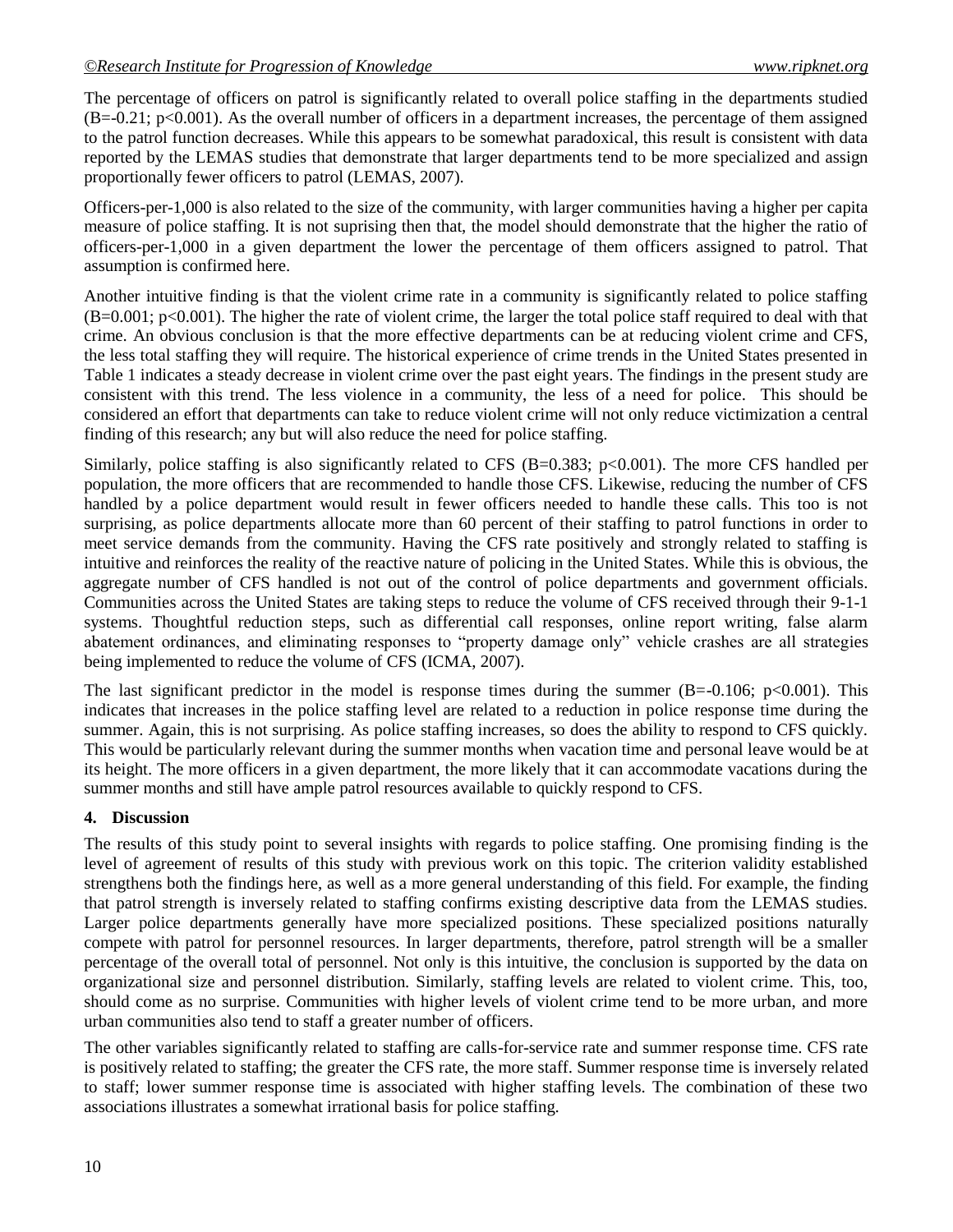Summertime is generally a time of high demand for police service. The workload indexes calculated in this study indicated that there is approximately a 13 percent increase in workload during summer weekends, compared to winter weekdays. Summertime is also vacation time. Most police departments in the U.S. are confronted with the reality of a high demand for requests for leave during this period. It is common for police departments to have vacation usage soar during the summer. As a result, they struggle to deploy officers for duty. Undoubtedly, as leave usage and vacancies increase, departments would face challenges meeting demands for service. This would also be reflected in an increase in response times to these service demands. The finding that higher staffing is related to lower response times during the summer speaks to this issue. But it also identifies a broader issue, where staffing decisions might be made to accommodate times of peak demand for leave and not necessarily peak service (i.e., CFS) demands.

The departments in this study that had higher per-capita staffing levels had lower summer response times. Considering that the departments studied were not aware of workload levels, and that workload levels in general were not related to staffing, it is reasonable to conclude that the other side of the equation, leave requests, is a driver of increases in saturation index and response time. Essentially, departments have higher staff levels to keep response time low. The causal relationship cannot be determined with the methodology presented here, but there is enough information to conclude this could be the case. This warrants further examination and research.

CFS rate shows a similar irrational association with staffing. The more CFS a department logs, the more staff it has. This seems obvious. Not so obvious are the decisions regarding which types of calls to respond to in the first place. During the collection of these data, numerous anecdotal accounts were provided about police responses to frivolous and nonemergency calls. Calls such as "kids refusing to do homework," "litter on my lawn," or "requests for traffic directions" were offered as examples of the types of CFS assigned to officers in some of the departments studied. Many departments in this study took the position that, if someone calls 9-1-1, they will get a police response, no matter how frivolous or unnecessary that request might be. This is a policy decision made by the department and supported by public officials and community stakeholders. It appears that these types of nonemergency calls might be driving the rate of CFS that these departments handle. The results of the analysis indicate that a higher rate of CFS is significantly related to staffing rate. Therefore, response to frivolous CFS will drive the need for more police personnel. An alternative and perhaps more logical approach might be to triage CFS more efficiently in order to conserve scarce police resources for emergencies. This would eliminate nonemergency CFS as well as lower the number of police staff needed to handle these calls.

One of the most interesting findings in the present study is the fact that none of the workload variables, as calculated by saturation index, factored into the final model that predicted staffing levels. While not surprising, this is somewhat counterintuitive. Since staffing decisions based upon workload are rarely used are and certainly not used in the departments studied, without an understanding of the actual workload faced by the patrol function it would be challenging to base staffing levels on this variable. In other words, it would have been purely by chance that these variables appeared in the final model. If departments are unaware of this measure, and do not capture or track it, it should be no surprise that the measure of workload is unrelated to staffing.

The problem with this finding is that the departments studied were staffed independent of the amount of work handled by a major component of their operations. This would be analogous to a retail store staffing employees without an understanding of the number of customers shopping during the day. Staffing in a manner unrelated to workload appears to be a significant shortcoming in the management of these departments. Police managers should look to this type of analysis in order to improve the efficiency of their operations, by matching supply of officers with service demands from the public (i.e. 'dynamic staffing').

Cross-sectional studies like this one present several challenges to the validity of their findings. Because of the nature of these data and the way they were processed, findings must be evaluated cautiously. These findings are strengthened, however, by their relationship to findings from other studies exploring similar subjects. Nonetheless, causality and proof of the relationships uncovered in this research cannot be demonstrated. Additionally, the use of nonprobability convenience samples like the present study presents further challenge. It is indeed difficult, if not impossible, to generalize the findings from 68 police departments to the entire population of more than 17,000 departments that exist in the United States.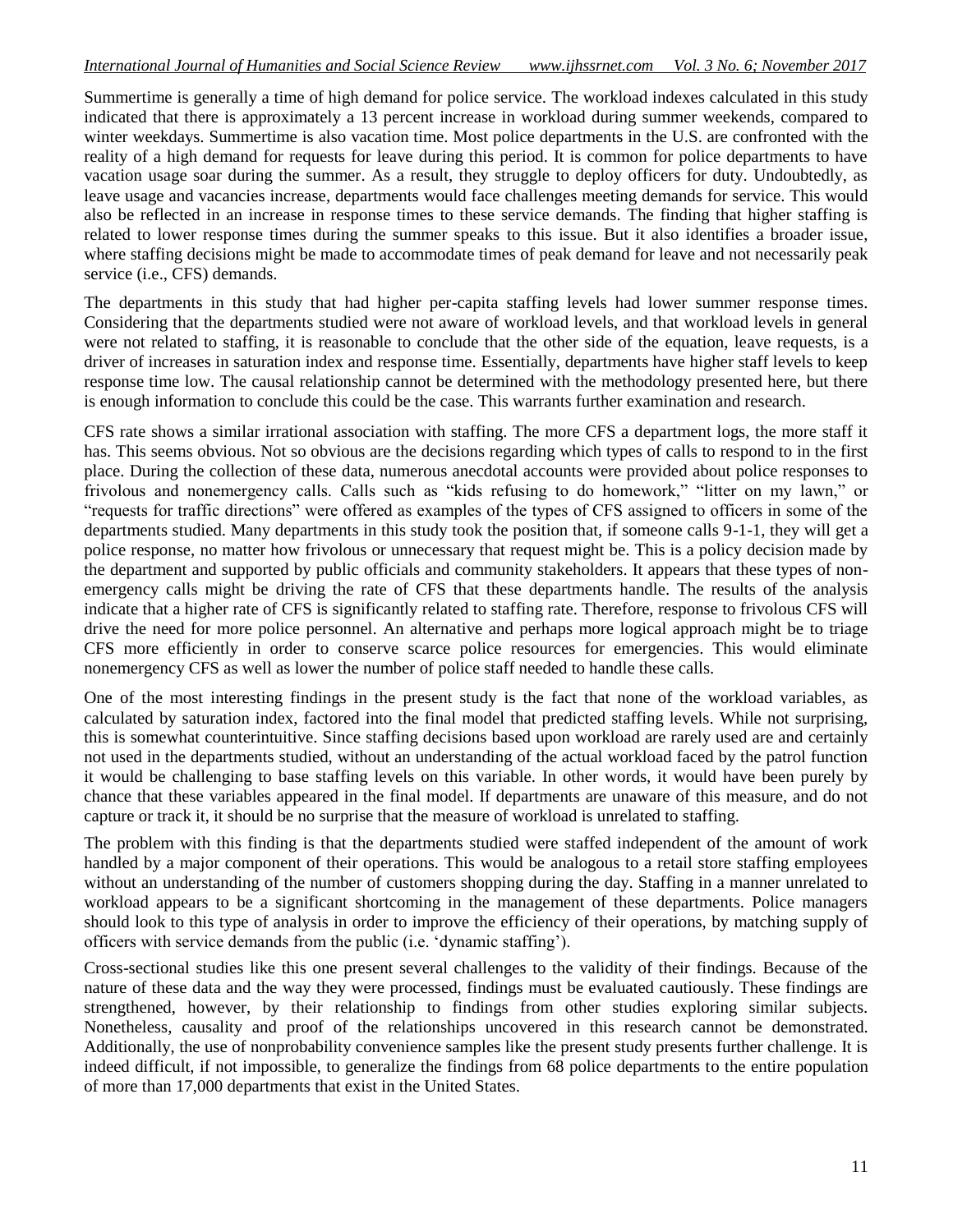Nevertheless, considering these limitations, there are valuable takeaways offered by this research. These findings can and should open a discussion regarding different and more robust methods of allocating police resources.

Using workload as a key measure to support staffing decisions is logical and relatively easy, but it is seldom used in American police departments. It is recommended that this measure be used as a tool in establishing benchmarks for departments and in evaluating their actual service demand and personnel deployment. This would not only improve the efficiency of police operations, but be a far more fiscally responsible means of serving these communities.

### **References**

- Adams, A., Baer, R., Denmon, S. & Dettmansperger, S. (2009). *Glendale Police Department's strategic approach to staffing.* Alliance for Innovation Management Interns, October 1. http://icma.org/en/Article/100024/ Glendale Police Departments Strategic Approach to staffing
- Ayres, R. (1977). Case studies of police strikes in two cities: Albuquerque and Oklahoma City. *Journal of Police Science and Administration*. March 1977,5, pp. 19–31.
- Bayley, David H. 1985. Patterns of Policing: A Comparative International Analysis. New Brunswick, NJ: Rutgers University Press.
- Bayley, David H. 1994. Police for the Future. New York: Oxford University Press.
- Blalock, H. (1967). Toward a theory of minority-group relations. New York: Wiley.
- Bopp, W.J., Chignell, P., & Maddox, C. (1977). San Francisco police strike of 1975: A Case Study. *Journal of Police Science and Administration.* Vol. 5, No.1, pgs. 32–42.
- Brandl, S. G., Chamlin, M. B., & Frank, J. (1995). Aggregation bias and the capacity for formal crime control: The determinants of total and disaggregated police force size in Milwaukee, 1934–1987. Justice Quarterly, 12, 543–562.
- Brotheim, H. (2003). A proven staffing methodology. *Journal of California Law Enforcement.* Vol. 37, No. 1, pgs. 9-13.
- Bureau of Justice Statistics (2013). *Law Enforcement Management and Administrative Statistics (LEMAS).*  Washington, DC.
- Campbell, J. H., Brann, J. & Williams, D. (2003). *Officer-Per-Thousand Formulas & Other Policing Myths: A Leadership Model for Better Police Resource Management*. Portland, Oregon: Campbell DeLong Resources[. www.cdri.com/library/Officer1000FullVer.pdf](http://www.cdri.com/library/Officer1000FullVer.pdf)
- Chaiken, Jan M. 1975. Patrol Allocation Methodology for Police Departments. California: Rand Corporation.
- Chambliss, W. J., & Seidman, R. B. (1982). Law, order, and power. Reading, MA: Addison-Wesley.
- Chamlin, M. B., & Langworthy, R. H. (1996). The police, crime, and economic theory: A replication and extension. American Journal of Criminal Justice, 20, 165–182.
- Curtin, K.M., Hayslett-McCall, K. & Fang, Q. (2010). Determining optimal police patrol areas with maximal covering and backup covering location models. Networks and Spatial Economics, Vol.10, No. 1, pp. 125- 145.
- Edwards, D. 2011. *Smarter, Faster, Cheaper: An Operational Efficiency Benchmarking Study of 100 American Cities*. Somers, N.Y.: IBM.
- FBI Uniform Crime Reporting Program. (2016)[. https://www.fbi.gov/about-us/cjis/ucr/](https://www.fbi.gov/about-us/cjis/ucr/)
- Felson, M. (1993). *Crime and Everyday Life: Insight and Implications for Society* California: Pine Forge Press.
- Fisher, Franklin M. and Daniel Nagin. 1978. "On the Feasibility of Identifying the Crime Function in a Simultaneous Model of Crime Rates and Sanction Levels." In Deterrence and Incapacitation: Estimating the Effects of Criminal Sanctions on Crime Rates, edited by Alfred Blumstein, Jacqueline Cohen, and Daniel Nagin (361-399). Washington, DC: National Academy of Sciences.
- Fritsch, E.J., Liederbach, J. & Taylor, R. W. (2009). *Police Patrol Allocation and Deployment*. Upper Saddle River, NJ: Pearson Education, Inc.
- Giacopassi, D.J. & Sparger, J.R. (1981). The Memphis police strike: A retrospective analysis. *American Journal of Criminal Justice.* Vol. 6, No. 2, pgs. 39–52.
- Greene, J.R. & Taylor, R. B. (1991). Community-based policing and foot patrol: Issues of theory and evaluation. In J.R. Green and S.D. Mastrofiski (eds.), *Community Policing: Rhetoric or Reality*, New York: Praeger.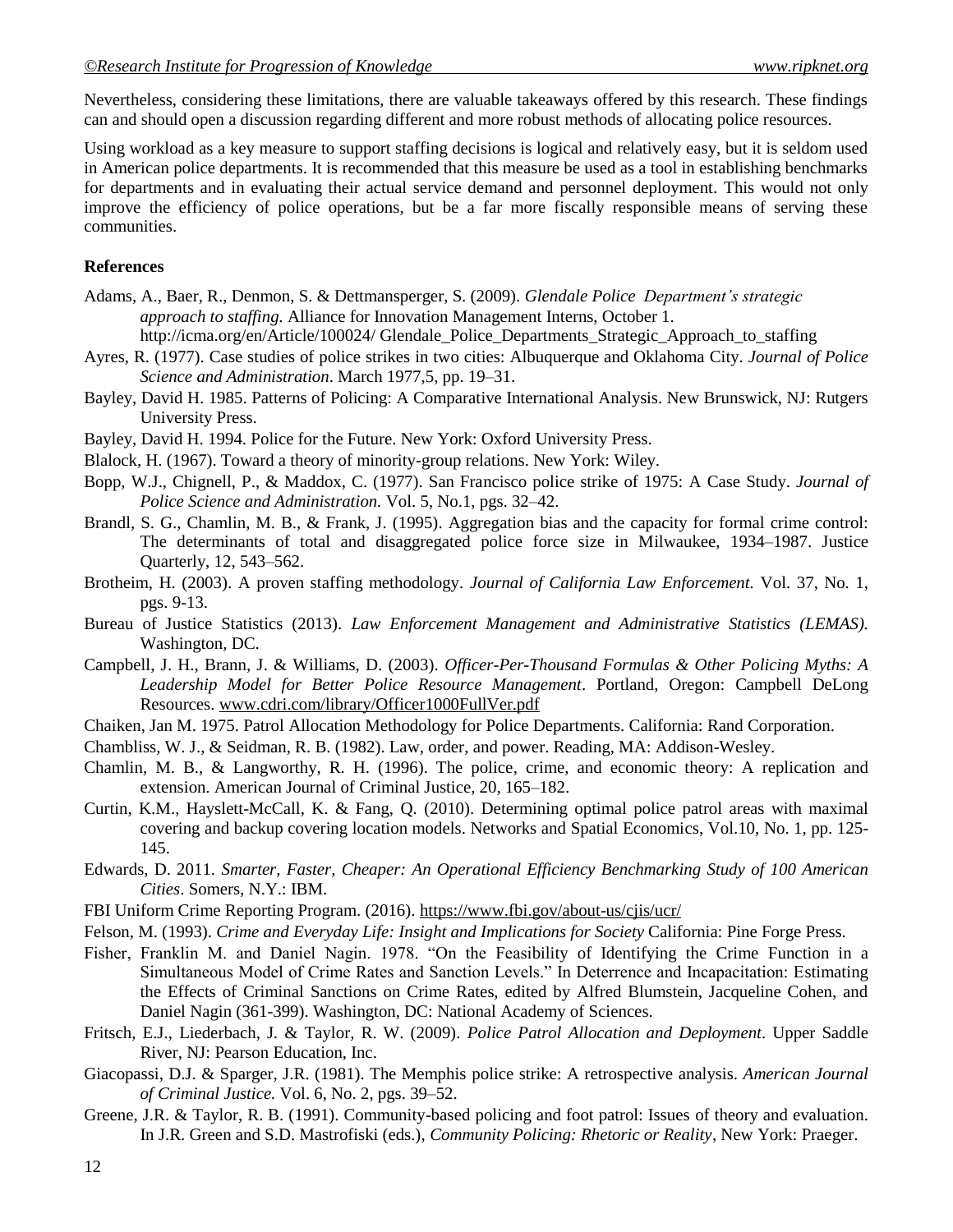- Hollis, M. & Wilson, J. (2015). Police Staffing Levels: Disaggregating the Variation. *Policing: An International Journal*, Vol. 38, No. 4, pgs. 820-839.
- Huddleston, J.R. (2005). *Lincoln Institute of Land Policy Workshop on Curriculum for Graduate Planning Programs: The Nuts and Bolts of Development Finance*. University of Wisconsin-Madison.
- International Association of Chiefs of Police. (2005). *Research Center Directorate Perspective: Police Officer to Population Ratios.* Washington, D.C.: IACP.
- International City/County Managers Association. (2007). Centralized customer service systems can benefit everyone. *ICMA Magazine*, November 9, 2007.

[http://icma.org/en/icma/newsroom/highlights/Article/3475/Centralized\\_Customer\\_Service\\_Systems\\_Can](http://icma.org/en/icma/newsroom/highlights/Article/3475/Centralized_Customer_Service_Systems_Can_Benefit_Everyone) Benefit\_Everyone

- Jackson, P. I., & Carroll, L. (1981). Race and the war on crime: The socio-political determinants of municipal police expenditures in 90 non-Southern US cities. American Sociological Review, 46, 290–305.
- Kelling G., & Moore, M. (1988). The evolving strategy of the police. *Perspective on Policing, No. 4.* National Institute of Justice: Washington, D.C.
- Koper, C.S., Maguire, E.R., Moore, G.E. (2001). *Hiring and retention issues in police agencies: Readings on the determinants of police strength, hiring, and retention of officers, and the Federal C.O.P.S. Program.* Washington, DC: Urban Institute Justice Police Center.
- Lyons, R. L. (1947). The Boston police strike of 1919. *The New England Quarterly.* Vol. 20, No. 2, pgs 147-168.
- Maloney, M. & Moty, L. (2002). The impact of community growth on the staffing and structure of a midsized police department. *FBU Law Enforcement Bulletin.* Vol. 71, no. 1, pgs. 8-13.
- Martz, E. (2013). Enough is enough! Handling multicollinearity in regression analysis. *The Minitab Blog*. [http://blog.minitab.com/blog/understanding-statistics/handling-m](http://blog.minitab.com/blog/understanding-statistics/handling-)ulticollinearity-in-regression-analysis
- Major Cities Chiefs Association. (2011). *Police Economic Challenges Survey Results*. Sun Valley, Idaho: Major Cities Chiefs Association (unpublished).
- McCabe, J. (2013). *Police Allocation and Deployment.* ICMA: Washington, DC.
- McFarland, C. (2010). *State of America's Cities Survey on Jobs and the Economy.* Washington, D.C.: National League of Cities, Center for Research and Innovation.
- Melekian, B. (2011a). Director's Message. Community Policing Dispatch vol. 4, no. 3. http://cops.usdoj.gov/html/dispatch/03-2011/DirectorMessage.asp
- Melekian, B. (2011b). Director's Column: July 2011. Community Policing Dispatch vol. 4, no. 7. http://cops.usdoj.gov/html/dispatch/07-2011/DirectorMessage.asp.
- Melekian, B. (2011c). Director's Column: June 2011. Community Policing Dispatch vol. 4, no. 6. http://cops.usdoj.gov/html/dispatch/06-2011/DirectorMessage.asp.
- Melekian, B. (2011d). The Office of Community Oriented Policing Services, From the Director. *The Police Chief*. Vol. 78 (March): 14.

www.policechiefmagazine.org/magazine/index.cfm?fuseaction=print\_display&article\_id=2330&issue\_id =32011

- Merkle, D. (2011). Data driven decision making: Reducing operating costs while maintaining mission excellence. *Presentation at the 2011 COPS Conference*, Washington, D.C., August 1, 2011.
- Myer, A. (2009). Geospatial technology helps East Orange crack down on crime. *Geography & Public Safety*. Vol. 1, No. 4 pgs. 8–9.
- Nagin, Daniel S. 1978. "General Deterrence: A Review of the Empirical Evidence." In Deterrence and Incapacitation, edited by Alfred Blumstein, Jacqueline Cohen, and Daniel Nagin (95-139). Washington, DC: National Academy of Sciences.
- Nagin, Daniel S. 1998. "Criminal Deterrence Research at the Outset of the Twenty First Century." In Crime and Justice: A Review of Research, edited by Michael Tonry (vol. 23, 1- 42). Chicago: University of Chicago Press.
- Nalla, M. K., Lynch, M. J., & Lieber, M. J. (1997). Determinants of police growth in Phoenix, 1950–1988. Justice Quarterly, 14, 115–143.
- Networks and Spatial Economics, Vol. No, C. N. (2005). Variation in officer downtime: A review of the research. *Policing: An International Journal of Police Strategies & Management*, Vol. 28, No. 3, pp. 388–414.